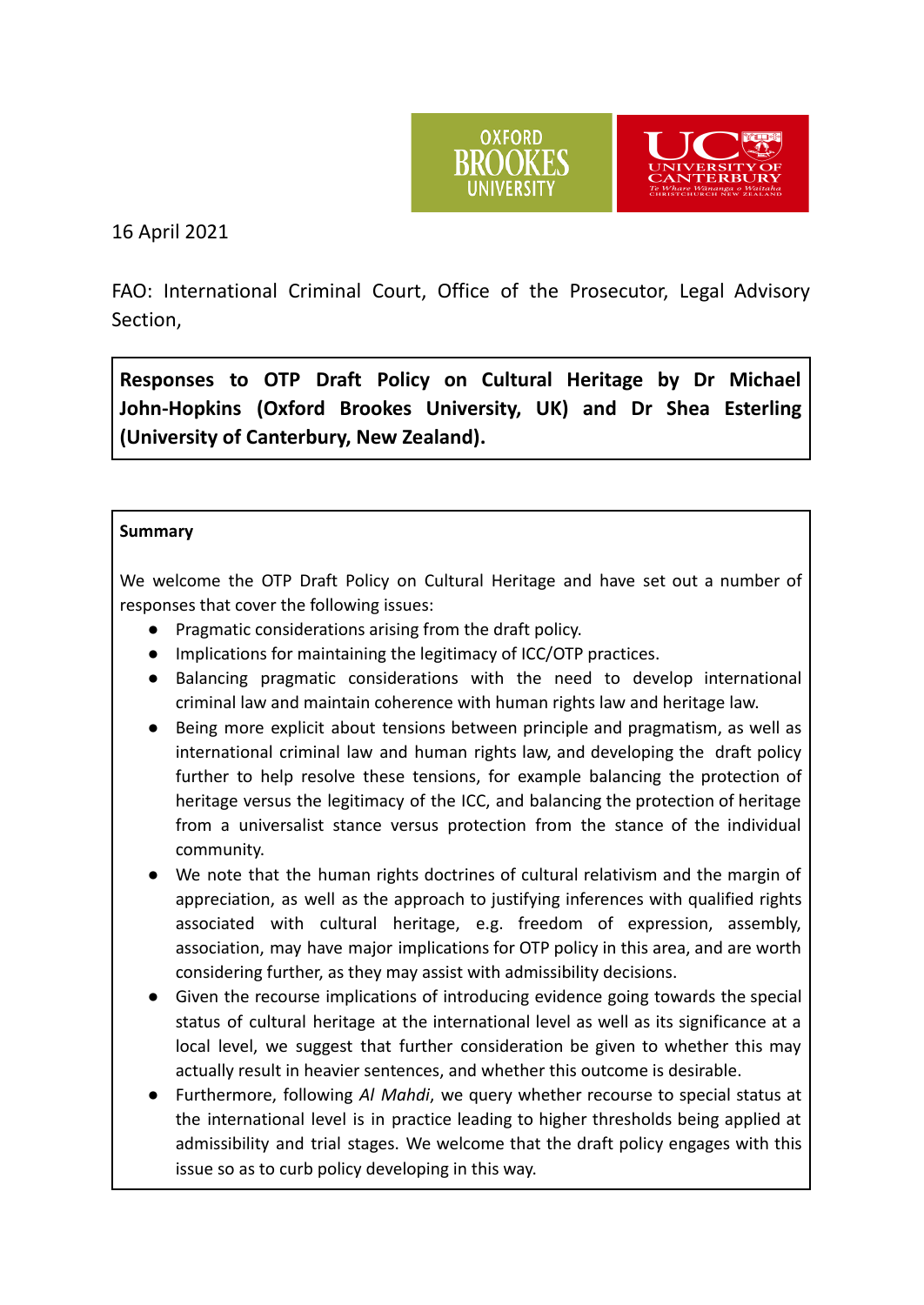## **ICC Statute Article 21 (3) and human rights law: cultural relativism, margin of appreciation doctrine and non-discrimination (draft policy paragraphs [1][7][25][26][38])**

- 1. We welcome the recognition that the draft policy gives to the importance of protecting cultural heritage and associated human rights, and that the investigation and prosecution of crimes against or affecting cultural heritage gives rise to complex issues of law, principle and pragmatism. We also welcome the policy to apply and interpret the statute consistently with internationally recognised human rights, and note a number of further considerations that the OTP may wish to take into account.
- 2. We propose that the OTP consider more closely the relationship between its draft policy on investigating and prosecuting crimes against cultural heritage and human rights law more broadly to include human rights principles and approaches.
- 3. The draft policy recognises that respect and sensitivity should be shown to diverse cultural heritage, norms and practices, provided that they are not inconsistent with internationally recognised norms and standards. We agree with this approach, and suggest that the policy could therefore benefit from greater clarity, for instance, by examining the import of doctrinal and practical approaches to cultural relativism and the margin of appreciation doctrine within the jurisprudence of the European Court of Human Rights. In particular, human rights associated with cultural heritage, such as freedom of political and religious thought, expression, assembly and association are rights which are generally qualified, and may be either subject to formalities, conditions, restrictions or penalties, where necessary in a democratic society, e.g. to protect the rights and freedoms of others, in the interests of national security, territorial integrity or public safety, for the prevention of disorder or crime, for the protection of morals.<sup>1</sup>
- 4. Accordingly, we suggest that it is important that the draft policy be clearer and more sensitive to state and collective interests to pursue and prescribe such legitimate aims in law. This goes hand in hand with the subsidiary nature of the ICC as well as regional human rights systems, and prevents manipulation of these mechanisms (e.g. abuse of process) and linked to this, adverse publicity (e.g. manifestly politically motivated allegations and/or defences). It is suggested that information-psychological operations and political warfare on the part of both state and non-state actors have become increasingly common in the global information environment, and may be used as ways of creating social-cultural-political cleavages that lead to social and political tensions. $2$

## **Impact and approaches to cultural heritage (draft policy paras [18][19][25][94][97]).**

5. We welcome the recognition that crimes against cultural heritage can have an emotional and economic impact for distinct groups at the local level, as well as the

<sup>&</sup>lt;sup>1</sup> John-Hopkins, M. Esterling, S. Harding, C. 'Reflections on International Justice as a Commemorative Process' in Gilbert,C. McLoughlin, K and Munro, N. *On Commemoration Global Reflections upon Remembering War* (Peter Lang 2020).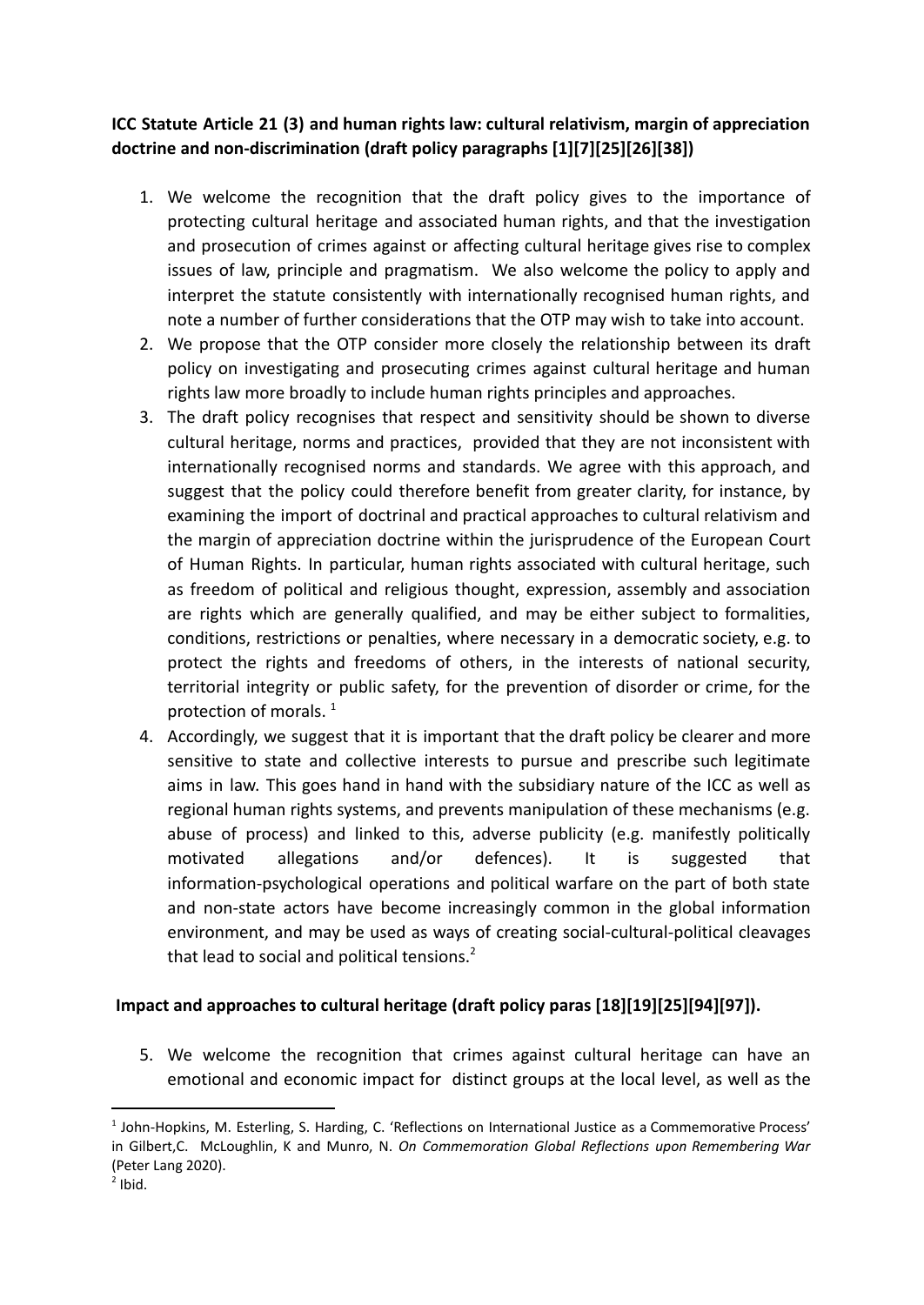international community as a whole. This approach is useful as it is clearly linked to, and can guide decision making at investigations, charging, prosecution, sentencing and reparations stages. However, we suggest that it is important to consider more closely various approaches to the status of cultural heritage as this can have important substantive, resource, strategic, and public relations implications.<sup>3</sup>

- 6. We suggest that it is important to ensure that general approaches to cultural heritage elsewhere in international law do not result in discriminatory or exclusionary practices before the ICC, whereby cultural heritage that is not given formal recognition at the international level is given lesser protection. This is important given that some victim groups/communities may not have the ability to speak with one voice and gain as much regional and international recognition as others. It is important that investigations and prosecutions do not reflect existing patterns of inequality. 4
- 7. At the same time, we welcome the policy that interruptions to the function of a protected object within the context of its society need not constitute an important aspect of the harm caused. In particular, the policy recognises that 'anthropocentric' concerns may be overridden in accordance with the established framework of international law in the sense that attacks on objects which qualify as cultural property may be regarded as very serious irrespective of the regard in which they may be held by their immediate society at the material time. This may be of immense value, e.g. to displaced diaspora, who may wish to avail themselves of their right to return to their country of origin, or otherwise value the continued existence of certain cultural property from afar. Furthermore, this approach serves to enhance protection, not only under human rights law but also international criminal law, in that it prevents the denial of protection based on relative or localised social or cultural standards and practices, which may be viewed as being repugnant and indefensible from an international standpoint. Additionally, it helps to overcome any moral hazard that may arise whereby local or customary norms and practices have become sidelined or obsolete as the world becomes increasingly globalised and interconnected.
- 8. That said, caution must be taken when overriding the concerns of the immediate society at the immediate time, which may wish to take sever links with the past that are manifest in cultural heritage as part of their own process of reconciliation or moving forward.<sup>5</sup> An interventionist policy that can override local concerns may undermine the public perception of the court. It is suggested that the policy must indicate when or the grounds on which such an interventionist approach may be taken in more detail, e.g. where there is a UN Security Council Referral to the OTP, or otherwise a UN Security Council Resolution.
- 9. Furthermore, this type of approach may run in stark contrast with the part of the draft policy that advocates taking a culturally sensitive approach, which, for instance, takes into account all the circumstances, and collects evidence with appropriate

 $3$  Ibid.

<sup>4</sup> Ibid.

 $5$ Ibid.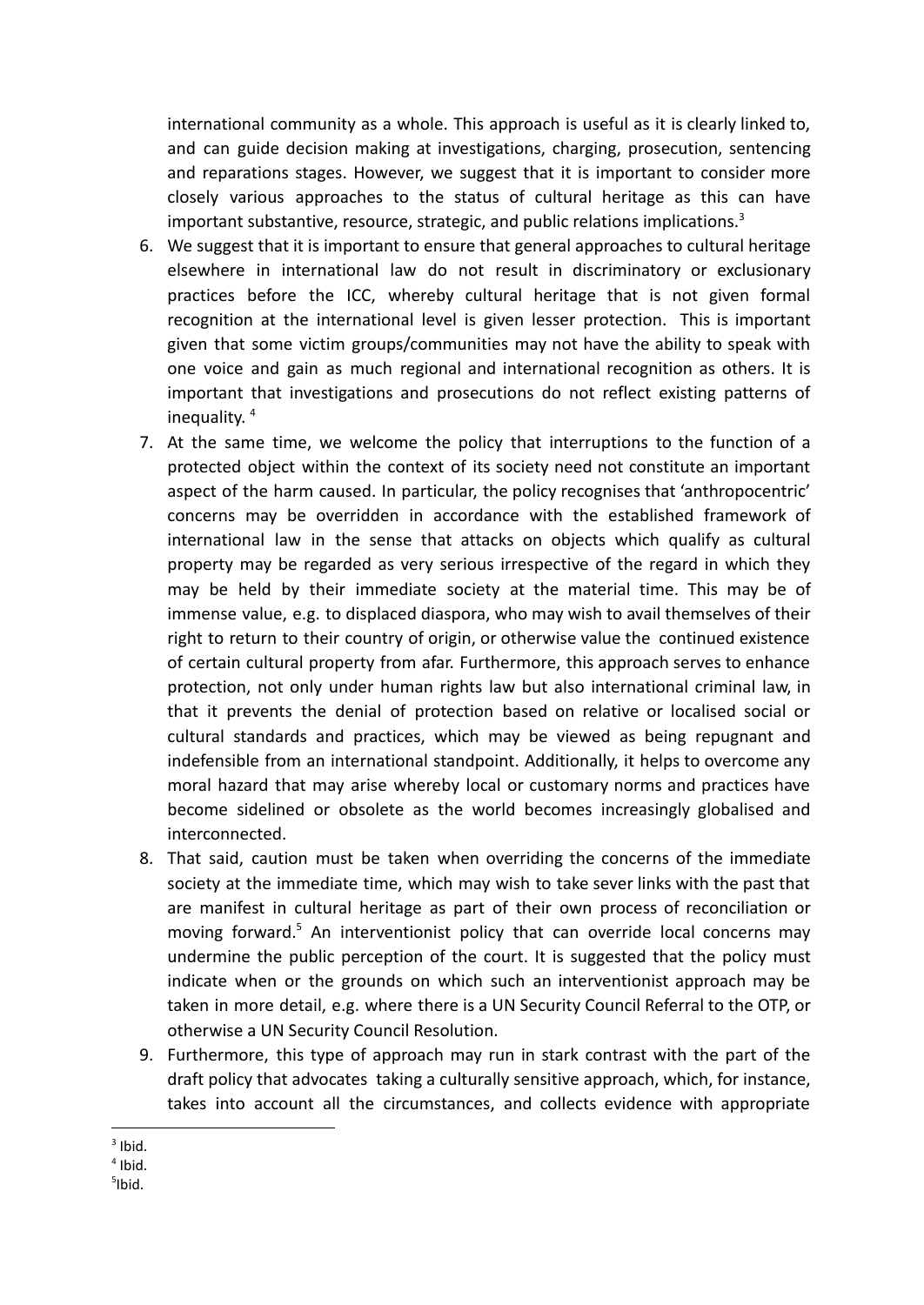respect for local customs, culture and religion in order to assess issues of liability and the gravity of the crime. Here, the interests of relevant stakeholders, including civilian and military leaders and civil society organisations of the state in question, may be diametrically opposed to diaspora and/or the international community. It is proposed that human rights approaches to the margin of appreciation and cultural relativism here may be significant where cultural property is significant at the international level, but not necessarily at the local level.

- 10. This type of evaluative controversy is closely linked to the issue of whether it is in the interests of justice to prosecute. We propose the following type of model or thinking, rooted in human rights law, as it may generally assist with policy based decisions on admissibility involving complex socio-cultural situations and factors.
	- a. Where interference with cultural heritage is regarded as being very important, both to the external and internal community, then it is strongly in the interests of justice to investigate and prosecute.
	- b. Where interference with cultural heritage is regarded as being very important to the external community, but unimportant to the internal community, it is nevertheless in the interests of justice to investigate and prosecute, despite the possibility of it being contentious with the internal community, and the likelihood of tensions arising between the external and internal communities.
	- c. Where interference with cultural heritage is very important to the internal community, but unimportant to the external community, then it is not in the interests of justice to investigate and prosecute.
	- d. Where interference with cultural heritage is unimportant to both external and internal communities, then it may not be in the interests of justice to prosecute.

#### **Admissibility (draft policy paragraphs [34]-[36][43] [94])**

- 11. We welcome the commitment to investigate and prosecute crimes committed against cultural heritage, wherever such crimes occur provided that admissibility criteria are met. As far as war crimes are concerned, the draft policy recognises that the special status of protected property under international law to peoples, or the international community, is not strictly relevant to liability under articles 8(2)(b)(ix) and 8(2)(e)(iv), and that respectively, it is not a substantive requirement here that cultural property be of great importance for attacks to be considered unlawful, although it may go towards gravity at the sentencing stage.
- 12. Nevertheless, there may be certain instances where such a threshold criterion may be used in order to prevent ICC investigations and prosecutions from being manipulated, or from drawing adverse publicity. For example, the OTP may wish to avoid launching investigations and prosecutions in situations that are manifestly political and where political/ideological movements do not have a sufficient degree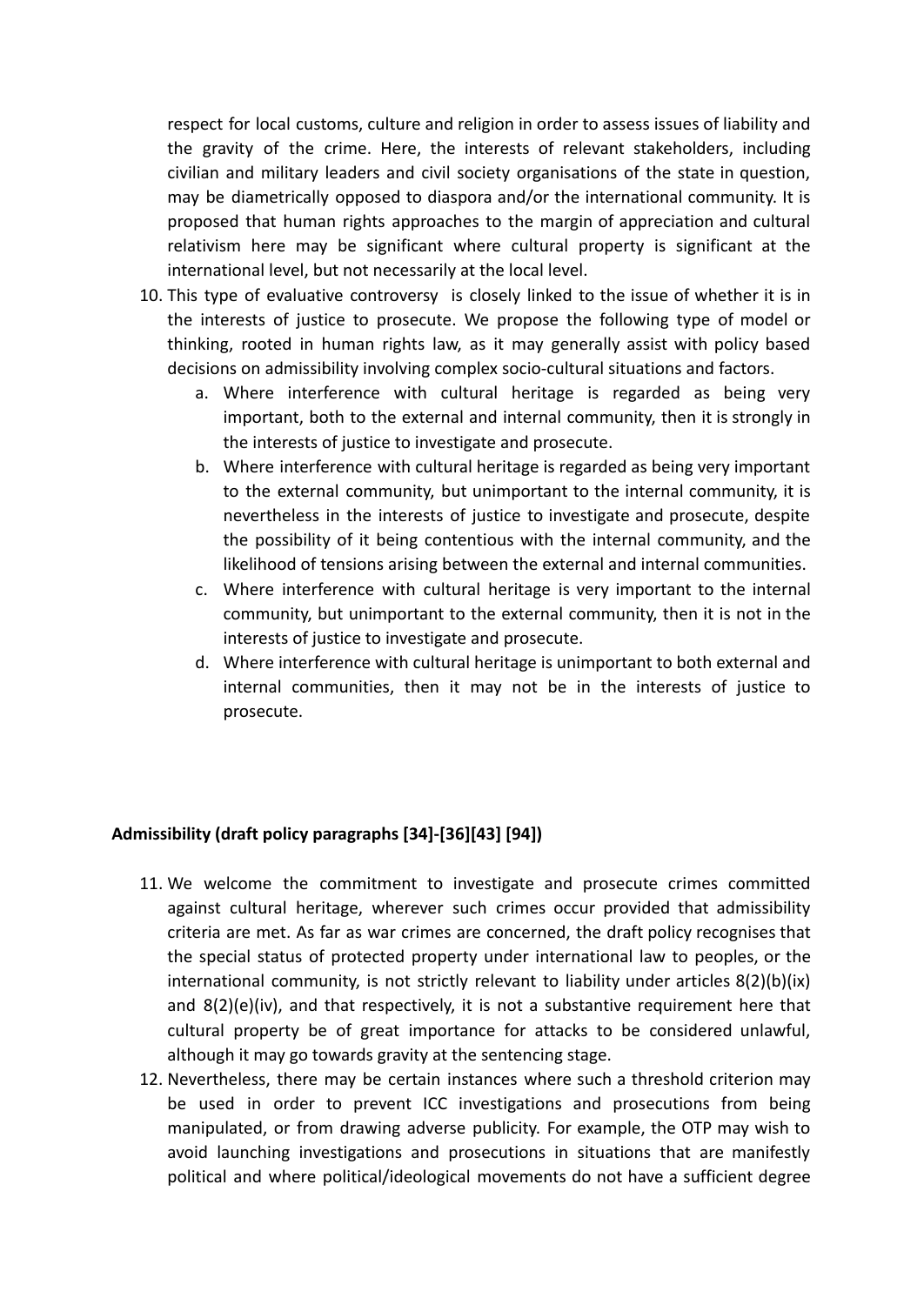of permanence or stability, but wish to use perceived 'attacks' on what they claim to be their tangible or intangible 'cultural heritage' in order to undermine their adversaries for moral or political reasons.

- 13. In this regard, we welcome the context-specific social, political, cultural and historical training of OTP staff, and propose the vetting and accreditation of individuals and organisations that provide information and evidence on attacks on cultural heritage, in a similar fashion to the way the participation and consultation with NGOs is regulated by the United Nations Human Rights Programme.<sup>6</sup> Protection work involving cultural heritage as a form of human expression may be extremely complex and require expert local socio-cultural knowledge, whilst at the same time, ensuring that OTP remains neutral and objective. Furthermore, it is important that assumptions are constantly tested to ensure that bias is not does not creep into OTP processes, and that they are not manipulated, either by the external or the internal community. Whilst international expertise and synergies may be useful in ensuring a neutral and objective approach, there is the risk that external assumptions and policies are being applied, particularly where these mechanisms are political in nature. Following on from this, there is the risk that over reliance on international expertise and synergies may replicate existing patterns of discrimination and inequality, and undermine the effective investigation and prosecution of cases when challenged by defence counsel.
- 14. As such, it is suggested that the draft policy could benefit from a clear statement of principle that the OTP seeks to avoid manifestly political situations, ensure non-discrimination and to do no harm (such as becoming involved with and escalating socio-cultural tensions). A clear statement of principle may assist in avoiding adverse public perceptions of the OTP's work when intervening in complex and polarised socio-cultural-political situations.
- 15. More generally, it is suggested that the draft policy consider the OTP's interoperability with human rights mechanisms, which may for instance, have given states a broad margin of appreciation to interfere with cultural property or cultural heritage in order to pursue certain legitimate interests that are prescribed in law and necessary in a democratic society. There is the risk that by having a strong presumption that prosecutions of crimes against or affecting cultural heritage are in the interests of justice, OTP processes are then expected to be used as a form of 'collateral attack' where human rights mechanisms are perceived as having failed, e.g. where human rights mechanisms have found that interferences with an a group's cultural heritage not to amount to a violation of their human rights, e.g. freedom of expression, assembly, association, but then pressure is placed on the OTP to investigate and prosecute. Again, it is suggested that approaches adopted by human rights mechanisms, e.g. the margin of appreciation doctrine and approaches to qualified rights, may be useful in assessing whether it is in the interests of justice to investigate and prosecute. This is because they may help human rights mechanisms from becoming involved in complex socio-cultural disputes, which risk state and/or

<sup>6</sup> e.g. under ECOSOC Resolution 1996/31.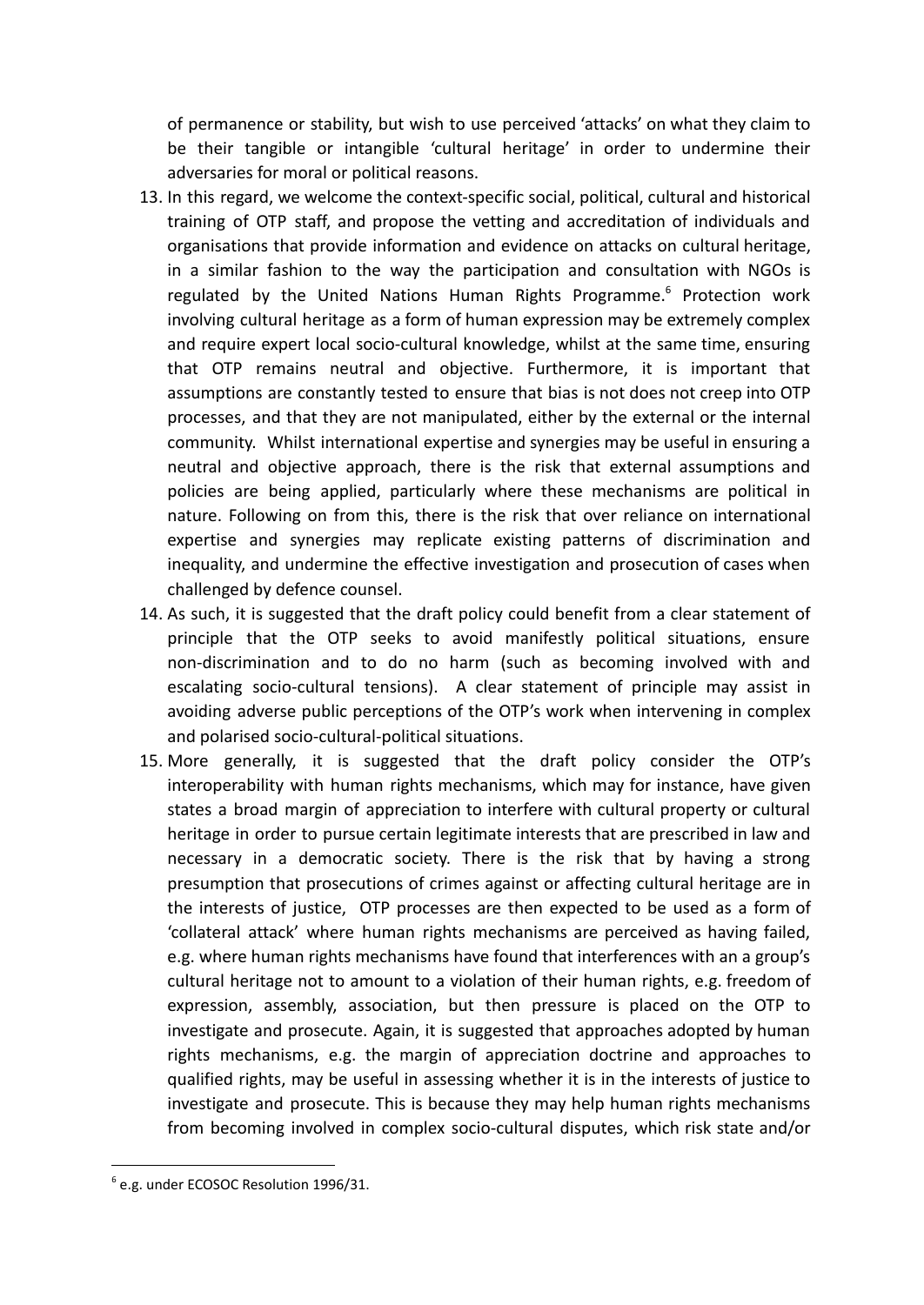public perceptions that they are going beyond their subsidiary roles, and intervening too greatly in political or policy matters that are deemed to be within the exclusive domain of the state. For example, the margin of appreciation doctrine before the European Court of Human Rights may take into account factors such as whether there is value consensus on a particular issue, whether the issues involve matters of social or economic policy for which national authorities may be better placed to determine what measures are necessary to achieve a fair balance between individual and collective interests, the weight to be given to key and intimate rights, and any special circumstances, such as a historical context of atrocities arising out sectarian violence or authoritarian regimes for instance. In intervening with complex socio-cultural issues, the European Court of Human Rights may frequently experience blowback from states and non-state actors where it is deemed to have been too interventionist in relation to sensitive cultural issues (e.g. see *Lautsi v Italy* and the reactions to the Lower Chamber's decision in relation to cultural heritage by states and religious organisations, which forced a reversal by the Grand Chamber).<sup>7</sup>

## **Investigations and charging decisions (draft policy paragraphs [2] [5] [6] [8] [9] [10] [11] [16] [17] [24] [41] [44] [106] [108])**

- 16. We welcome the draft policy recognising that crimes against and affecting cultural property can be charged as freestanding war crimes and/or crimes against humanity, and not subsumed within more general crimes relating to war crimes or crimes against humanity focused on attacks or persecution directed at civilians or civilian populations. The draft policy acknowledges that this sends a strong message at the local and international levels that the intentional targeting of cultural heritage is a serious crime and should be punished. This serves a valuable deterrent function.<sup>8</sup>
- 17. Although *Al Mahdi* focused solely on crimes against cultural heritage, it did so through the prism of war crimes charges in relation to cultural property. This is important as the draft policy notes that at present, war crimes under Article 8 offer the most straightforward means to address intentional harm to cultural heritage. As such, the draft policy should carefully consider, and be more transparent about charging decisions in relation to war crimes and crimes against humanity. Some victim communities may not consider that prosecutions for war crimes adequately reflect or label the persecutory or even the genocidal policy that they endured. However, the OTP may find, especially in the early stages of any given conflict or situation, that there simply is not sufficient evidence to meet the substantive requirements for charging crimes against humanity or genocide.<sup>9</sup>

<sup>7</sup> Above no 1.

<sup>9</sup> *Ibid*, 27 - 30. 8 John-Hopkins, M. Esterling, S, 'The Creation and Protection of History through the Prism of International Criminal Justice in Al Mahdi' 9 (2018) Journal of International Humanitarian Legal studies, 5, 13.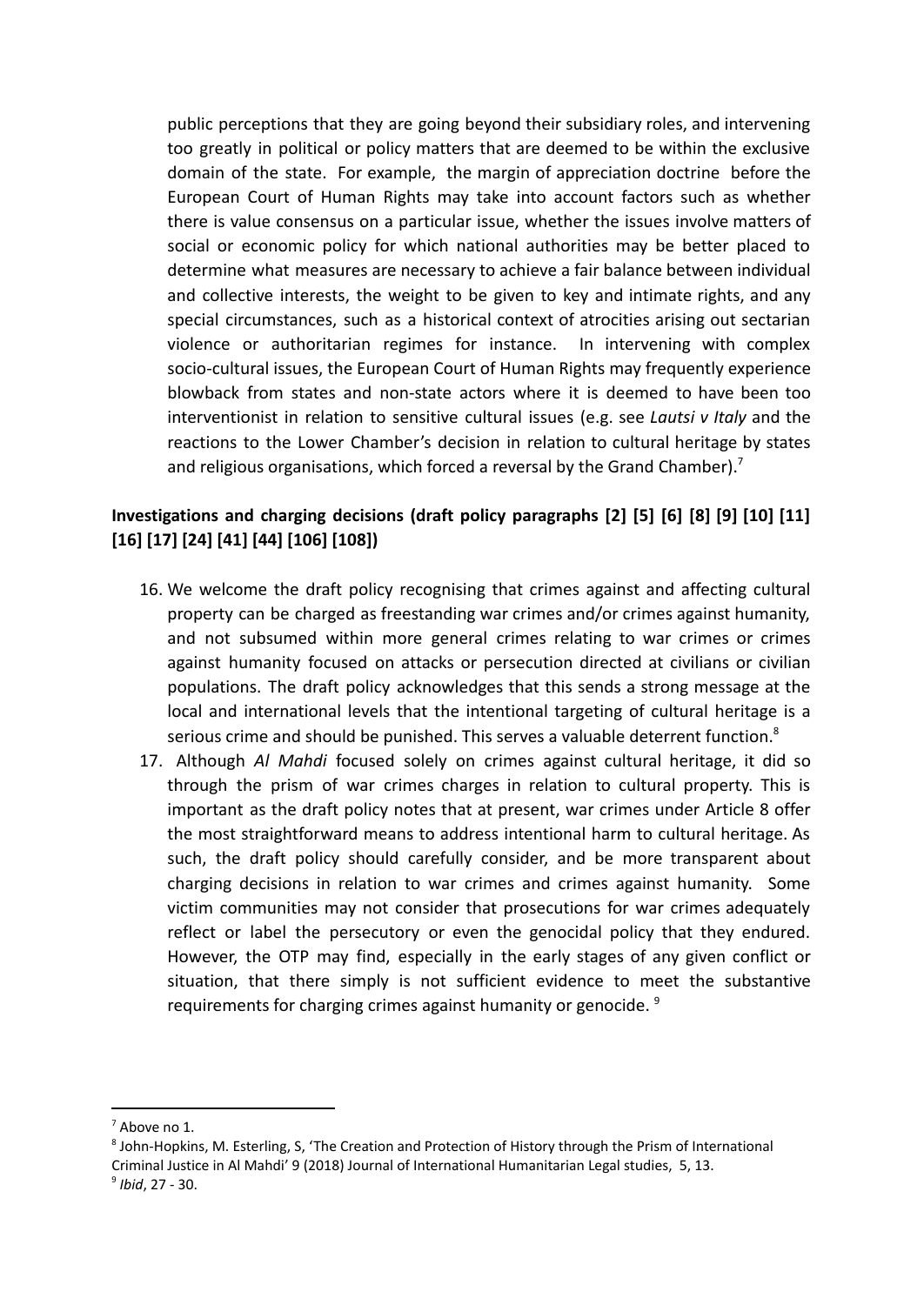- 18. It is suggested therefore that effective communication with stakeholders may involve being clear and transparent as to why decisions have been taken to prosecute war crimes, rather than crimes against humanity or genocide.<sup>10</sup>
- 19. Furthermore, as discussed below, it is problematic, both in principle and practice, to state that war crimes prosecutions are the most straightforward means to address intentional harm to cultural heritage, given that the draft policy recognises that war crimes under Article 8 ICCS do not cover such harm to cultural heritage as it has been broadly construed in the draft policy.<sup>11</sup>
- 20. We suggest that there needs to be a clear, nuanced, and careful use of the terms cultural property and cultural heritage, as this has major implications for OTP strategy as well as public perceptions about its protection work. Furthermore, as stated above, whilst the draft policy seeks to address alleged crimes against or affecting cultural heritage at all stages of its work, i.e. preliminary examination, investigation, prosecution, and reparations stages, it is important not to neglect outreach work at all of these stages in order to explain investigatory and prosecutorial strategies and decisions to victim communities and relevant stakeholders, particularly where charges may focus on war crimes, and where a lot of the available evidence is in electronic format and comes via international sources.  $^{12}$ For example, the draft policy highlights that in comparison with war crimes, crimes against humanity relating to cultural heritage have more elements that require proof beyond reasonable doubt. We suggest that the draft policy be more transparent about the need to balance principle and pragmatism in order to avoid dissatisfaction from victims and victim communities, e.g. evidentiary gaps, time and resource limitations that militate against charging crimes against humanity or genocide. In such instances, given the evidentiary challenges associated with prosecuting crimes against or affecting cultural heritage as crimes against humanity, and given that the special status of a protected object under international law may not be relevant to assessing liability under articles  $8(2)(b)(ix)$  and  $8(2)(e)(iv)$ , then arguably, the policy should indicate that charging decisions based on war crimes may be more appropriate in certain instances, given the need to facilitate expeditious and cost-effective trials.<sup>13</sup>

#### **Sentencing and reparations (draft policy paragraphs [4] [17] [108])**

21. We welcome the acknowledgement in the draft policy that the destruction of cultural heritage constitutes a loss to the direct victim community, as well as the international community as a whole. Furthermore, we welcome a holistic and contextual approach that allows for a better assessment of gravity, such as by establishing the intent or motivation of the perpetrators, as well as the scale, nature, manner of commission and impact of crimes. To this end, it is also important to note

<sup>10</sup> *Ibid*, 51 - 52.

*<sup>11</sup> Ibid*, 26, 47-48, 50, 57.

<sup>12</sup> *Ibid*, 51 - 52

<sup>13</sup> *Ibid,* 4 - 6.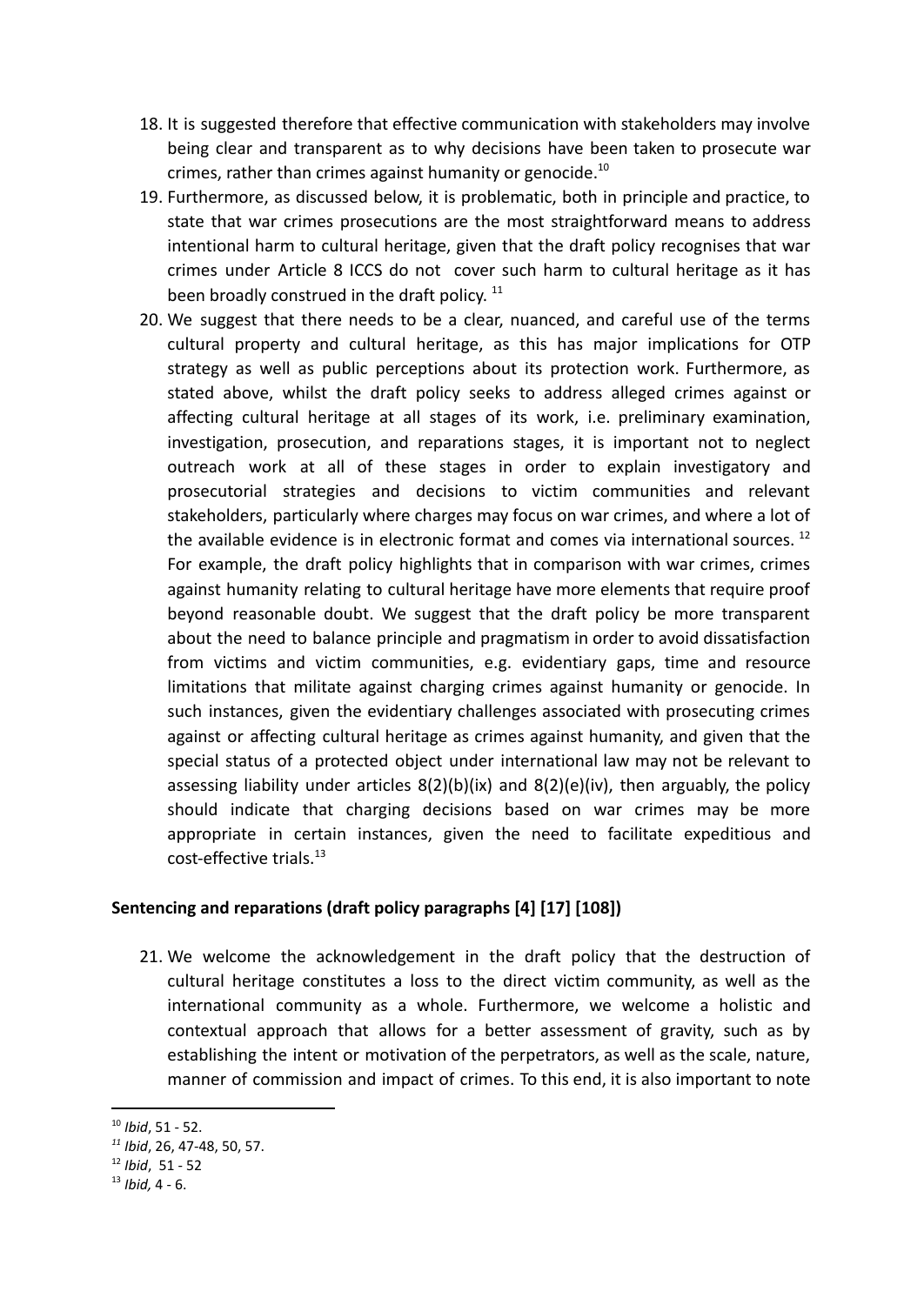that human rights law may permit states to limit or suspend forms of human expression, assembly and association, and that such factors may be related to questions of liability, as well as gravity when it comes to sentencing (e.g. anti-negation laws relating to genocide or atrocity denial).  $^{14}$ 

- 22. Given the resource implications of demonstrating the significance of cultural property at both the local and international levels, it may be worth considering whether time and resources should be devoted to demonstrating both at trial, or whether one level of analysis would suffice. In one sense, a broad analysis may be required for the purposes of fair labelling, justice and the historical record. In another sense, it may undermine the proportionate and expeditious prosecution of cases, and take resources away from other cases or situations. Either way, it is suggested that attention should be paid as to whether there is a mismatch between the draft policy on cultural heritage and OTP and ICC strategy, so as to forestall any unrealistic public expectations or dissatisfaction.<sup>15</sup>
- 23. One of the advantages of a focused yet open ended approach to investigations down stream is that the OTP can indeed play a more central role in recording, documenting and preserving cultural heritage. In this respect, it can gather important archival information that can be used upstream e.g. in relation to monuments, buildings or groups of buildings, sites, movable objects, intangible cultural heritage, and natural heritage.<sup>16</sup> However, this raises the issue of whether the OTP has the capacity and competence to store, disclose, and make publicly available information that would enable the repair, preservation, restoration or restitution of cultural heritage. In this regard, it is worth the OTP considering its policy on the availability of information, analysis and documentation gathered during investigations and prosecutions to local stakeholders, e.g. to help with restoration, or resolve issues or disputes concerning access or ownership where this information has been destroyed or lost in its country of origin. A clearer policy on accessing and disclosing information (e.g. land title plans) following investigations or prosecutions may serve to prevent future harm, e.g. causing an escalation of pre-existing disputes, or being seen to work more closely with international organisations rather than local stakeholders.<sup>17</sup>

#### **Substantive issues (draft policy paragraph [23])**

24. The draft policy sets out some useful strategic approaches, and stresses that these do not constitute guidelines, procedures and standards for operations. That said, it is important to bear in mind that policy can and does affect the investigation, charging and prosecution decisions that undergird the application and interpretation of law. That said, it is arguably worth the draft policy being clearer and more transparent by

 $14$  Above n 1.

<sup>15</sup> Above n 8, 25, 32 - 35, 48, 59.

<sup>16</sup> *Ibid*, 5, 12,16, 17, 37, 51, 52, 56,

<sup>17</sup> ICRC, *Professional Standards of Protection work*, (ICRC, 3rd ed June 2020), Chapters 6 and 7.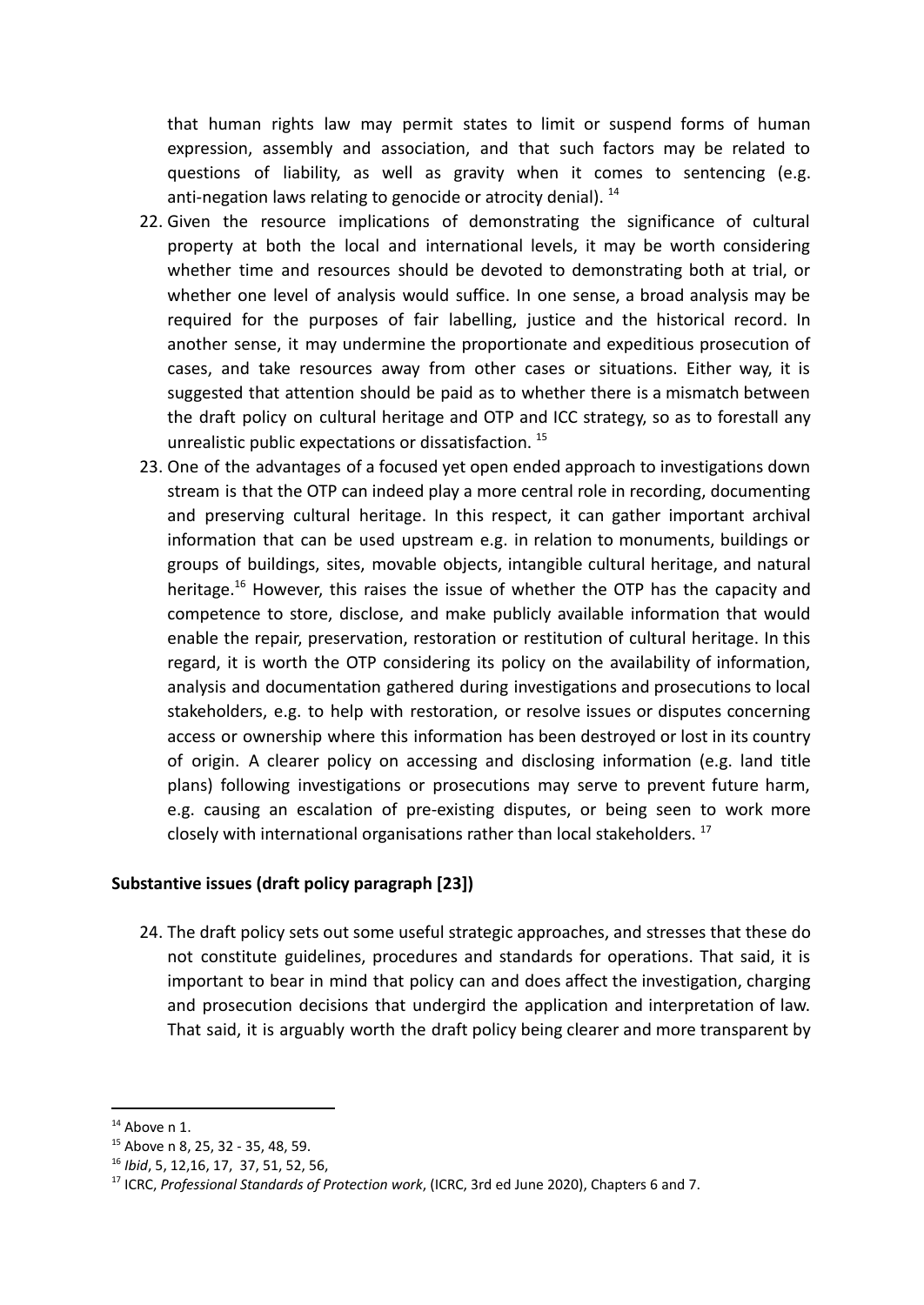incorporating elements of OTP strategic plans, as they have affected situations involving cultural heritage.  $^{18}$ 

Loss of immunity from attack (draft policy paragraphs [1][25])

- 25. We welcome the recognition that the draft policy gives to the issue of loss of protection from attack, as this affects the question of liability for war crimes, or crimes against humanity in relation to cultural property/heritage, e.g. where cultural property/heritage is used, or is likely to be used for military purposes, and/or where it forms part of an attack that can be construed as discriminate and proportionate.<sup>19</sup>
- 26. Whilst this approach balances military and humanitarian considerations, we propose that it be considered further, and in a more nuanced fashion. In particular, cultural property and heritage may not only be used to adversely affect military operations or capacity, but also as part of the commission of crimes against persons or objects protected against direct attack. In this respect, the use of cultural property or heritage to direct attacks against civilians or civilian objects may amount to, or be bound up with direct or active participation in hostilities.<sup>20</sup> Given that this has a bearing on status and immunity from attack under IHL, then it also has a bearing on the commission of alleged crimes relating to civilians, and civilian objects subject to special protection.<sup>21</sup> Therefore, we invite the OTP to consider this issue further, particularly insofar as cultural heritage embodies ideological, religious, and discriminatory views or practices that are used, or manipulated, for example, to instigate, incite or aid and abet the commision of war crimes and crimes against humanity. Arguably, it is important to factor this into investigations so as to prevent acquittals at a later stage, as these may be issues that defence counsel pick up during the course of their own trial preparation and cross-examination.

Civilians and cultural practices (draft policy paragraph [14]).

27. In relation to cultural heritage and cultural practices, it is worth considering ICCS Article 8 paragraphs (2)(b)(i) and (2)(e)(i) in so far as practices based on ideological, religious, and discriminatory constitute taking a direct part in hostilities, or are bound up with membership of an organised armed group. As this has an impact on criminal liability for attacks directed at the individuals involved in such practices, it is worth developing a policy to identify such factors as early as possible, e.g. in order to prevent cases from collapsing at trial.

<sup>18</sup> Above n 8, 9-14, 22-29, 32-35, 43, 59.

<sup>&</sup>lt;sup>19</sup> John-Hopkins, M. 'Extrapolation of Criminal Law Modes of Liability to Target Analysis under International Humanitarian Law: Developing the Framework for Understanding Direct Participation in Hostilities and Membership in Organized Armed Groups in Non-International Armed Conflict' (2016) Journal of Conflict and Security Law, 18-20.

<sup>20</sup> *Ibid*, 22-33.

 $21$  Final Report to the Prosecutor by the Committee Established to Review the NATO Bombing Campaign Against the Federal Republic of Yugoslavia, part IV, section B(iii).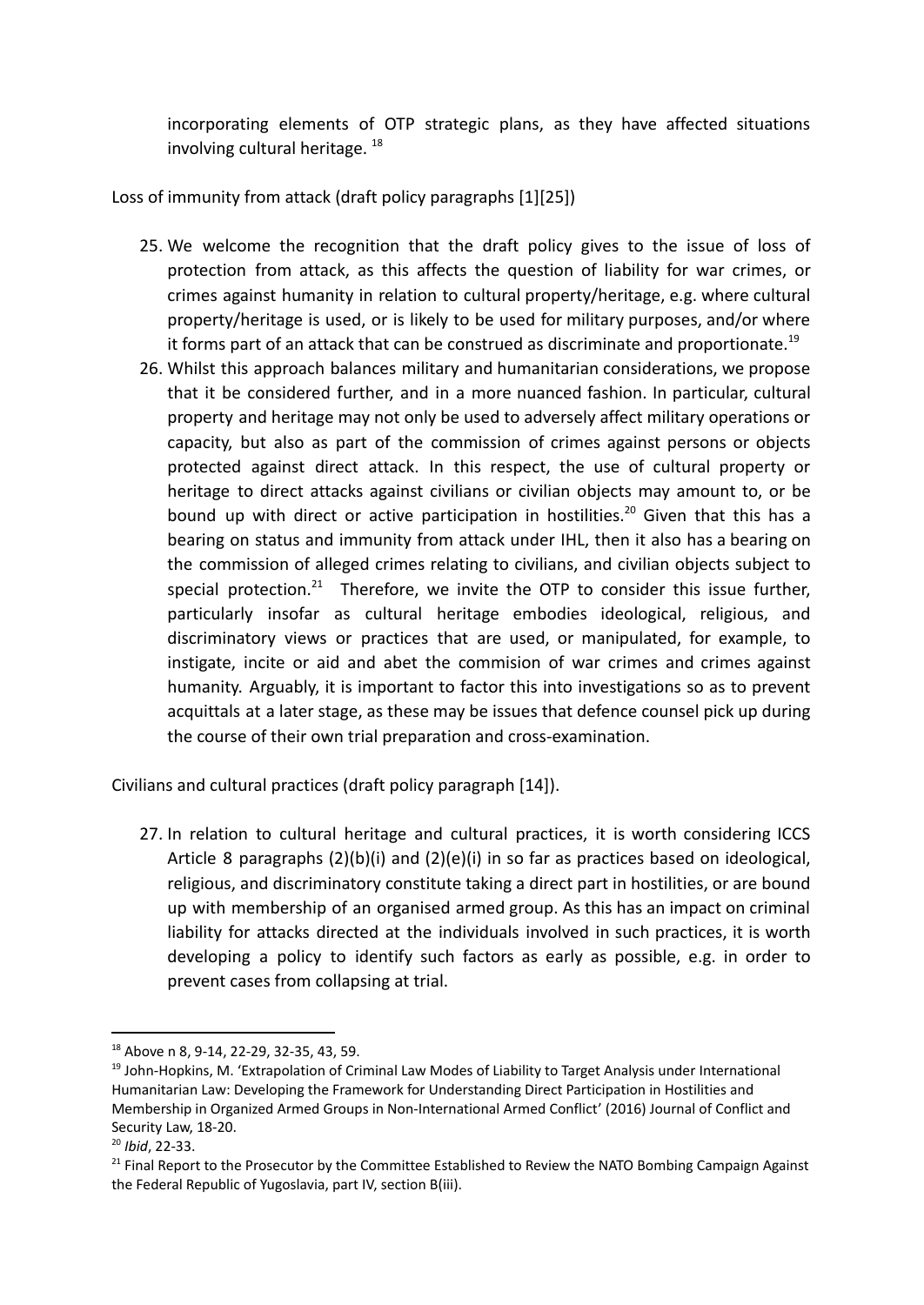Objects of attack and tangibility (draft policy paragraphs [3][4] [14][15][45][94]).

- 28. The draft policy represents a basis for developing the law relating to the protection of cultural property and heritage by recognising the latter broadly to include both tangible and intangible 'expressions of human life'. We suggest that the policy needs to be considered carefully, and further work needs to be done in order to ensure that there is a stronger legal basis on which to charge and prosecute in relation to intangible cultural heritage. In particular, it is suggested that the OTP needs to carefully consider its broader approach to cultural heritage as it relates to its intangible forms, such as digital artefacts, but also the practices or attributes of a group or society. In this respect, it is worth revisiting to what extent the law relating to military objectives has expanded, and ensuring that there is a clear distinction between cultural property and cultural heritage, particularly when it comes to investigations and prosecutions for war crimes. Civilian objects are generally protected unless their nature, location, use renders them military objectives. Cultural objects are generally protected unless they constitute military objectives. The 1987 ICRC Commentary to API, and the majority of the experts contributing to the Tallinn Manual 2.0 indicate that the prevailing view is that objects amount to legitimate objectives within the framework of IHL where they are 'visible and tangible'. Accordingly, the ambit of the term attack currently appears limited to operations against individuals or physical objects, unless attacks against non-physical entities foreseeably results in injury or death to individuals, or damage or destruction of physical objects.<sup>22</sup> Consequently, this calls into question whether data and 'digital artefacts' constitute an 'object' for the purposes of IHL, and whether attacks directed against data or 'digital artefacts' can therefore be subject to penal repression without further physical damage or loss. The minority of experts were of the view that the approach taken by the majority is under inclusive, and so it is worth the draft policy seeking further development and consensus on the issue of whether an attack on intangible features of human expression *per se* qualifies as an attack for the purposes of IHL. It is important to do this in order to ensure that a policy to pursue investigations and prosecutions in relation to intangible forms of human expression is worthwhile, given the concomitant resources implications of doing this, and risk of acquittals.
- 29. In relation to the broader approach taken to the destruction of cultural heritage where it results in mental suffering, it is worth noting that operations to influence civilian morale, such as by restricting or undermining cultural practices, may not be considered unlawful when determining whether an object of attack qualifies as a military advantage, and this may have broader implications for prosecuting crimes against humanity or genocide. A decline in civilian morale is not generally deemed to be a military advantage for the purpose of what constitutes a military objective, nor does it constitute collateral damage for the purposes of proportionality or

<sup>22</sup> Schmitt, M (ed) *Tallinn Manual 2.0 on the International Law Applicable to Cyber Operations* (Cambridge University Press, 2017), 416, 435 -445.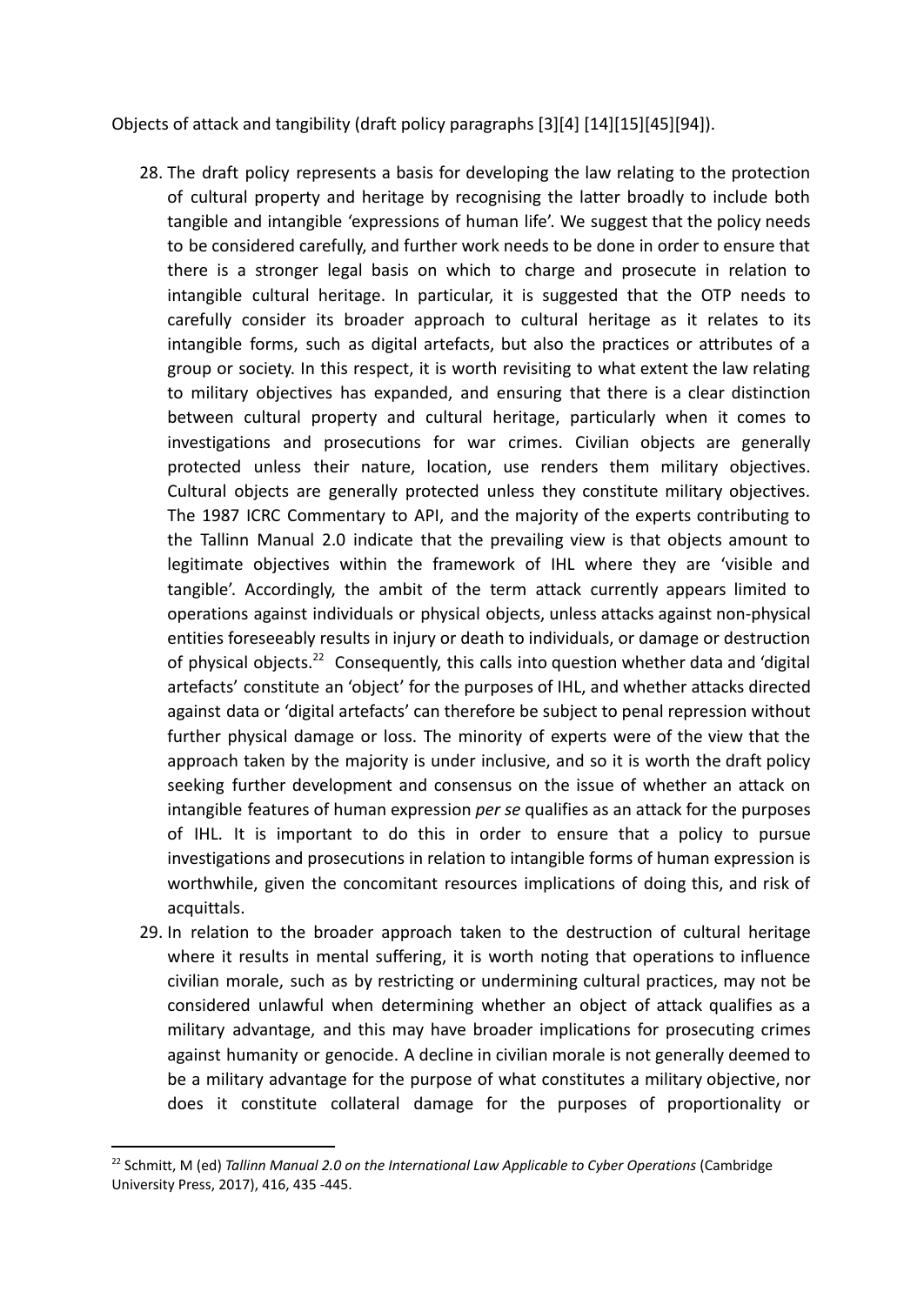precautions in attack.<sup>23</sup> This would indicate that it is currently worth developing a policy that focuses on the attack on cultural property itself as a war crime, unless there is sufficient evidence to support charges for crimes against humanity or genocide that can better accommodate the mental harm resulting from attacks on cultural heritage. It is suggested therefore that the draft policy ensure that there is a clear distinction for substantive and policy reasons between the effects of attacks on cultural property (being relevant to war crimes) and the effects of attacks on cultural heritage (being relevant to crimes against humanity and genocide, but also sentencing and reparations procedures in cases exclusively focusing on war crimes involving cultural property). This may help to manage public perceptions, and to ensure that appropriate strategic and resource decisions are made when responding to situations involving complex socio-cultural issues. There may be the risk that if cultural heritage analysis bleeds into war crimes analysis, then it becomes difficult to prosecute, and may create unrealistic expectations on the part of victim communities about the relevance and importance of information relating to cultural heritage. This is especially the case where limited resources may mean that OTP needs to take a narrow approach to war crimes investigations and prosecutions.<sup>24</sup>

- 30. More broadly, as part of the culturally sensitive approach to investigating the effects of attacks on cultural heritage outlined in the draft policy, it is proposed that it is sensible not only to build synergies with international organisations that have expertise with cultural heritage, but also, with appropriate vetting and accreditation, relevant stakeholders at the national or local level, not merely to form an assessment of the impact of crimes against or affecting cultural heritage on individuals and communities, but also to gain a localised appreciation of what constitutes an object and what constitutes an attack from the point of view of both victim and perpetrator communities. It is suggested that this may not only require digital and forensic evidence combined with testimony, but those with anthropological and ethnographic understanding and training. There may be the risk that if too much weight is given to views and opinions either at the local or the international level, then there is the risk of assumptions, and biases creeping into analysis, which calls into question the independence and neutrality of the OTP.
- 31. We welcome the OTPs clarification that 8(2)(b)(ix) and 8(2)(e)(iv) merely require 'directing an attack', rather than proof of actual damage, and that this element relates to acts of hostilities directed against protected objects under the control of a party to the conflict, and not merely those those under the control of the adverse party. This is useful to distinguish the elements of these offences from conduct of hostilities offences under 8(2)(b) and (e). We find that there has been some confusion on this issue, and the clarity in the draft policy is therefore welcome.<sup>25</sup> We find that this approach is pragmatic in the context of inter or intra-communal violence, where there modes of criminality may include inciting or aiding and

*<sup>23</sup> Ibid*, 443.

<sup>&</sup>lt;sup>24</sup> Above n 8, 28-29.

<sup>&</sup>lt;sup>25</sup> Schabas, W. 'Al Mahdi Has Been Convicted of a Crime He Did Not Commit, 49 (1) Case Western Reserve Journal of International Law' (2017), 75–101.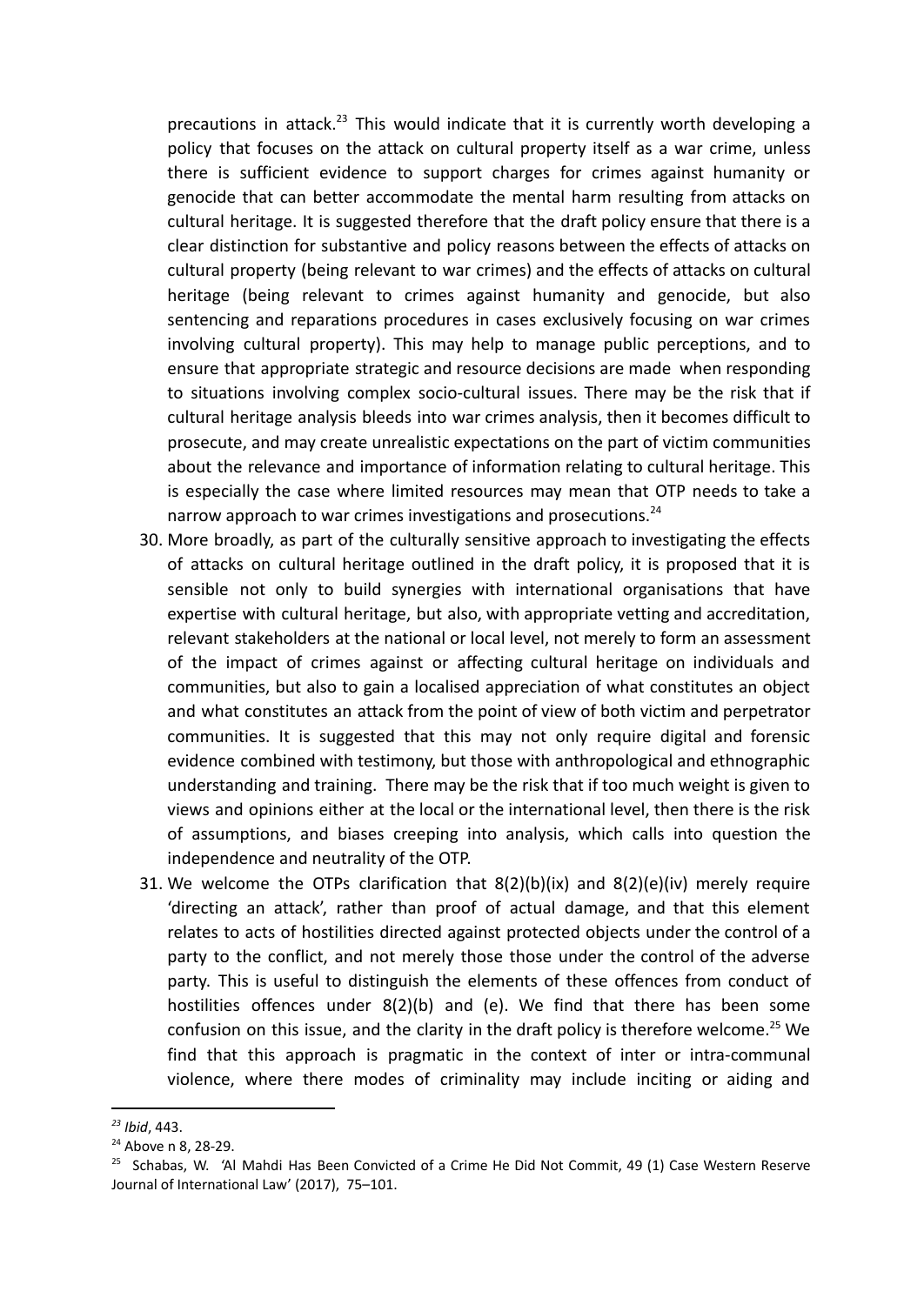abetting attacks on cultural property, but at the same time, the policy must be mindful of, and consider more fully, the need for a nexus to the wider hostilities and contextual information in this regard, as well as how to frame this in relation to indictments exclusively based on attacks on cultural property or heritage. $^{26}$ 

# **General conclusions: the main objectives of the draft policy and contributing to the jurisprudence relating to cultural heritage (draft policy paragraphs [20] [26][38][80][106][107]).**

- 32. In relation to providing clarity and guidance to OTP staff in the application and interpretation of the Statute and RPE, and in contributing to the jurisprudence relating to cultural heritage, we suggest that going forward, there could be more consideration of general IHL in relation to military objectives, particularly in relation to intangible objects, in order to ensure that there is a sound basis for investigating attacks on intangible forms of cultural heritage as war crimes, particularly with regards to digital artefacts and archives. In particular, in a global information environment and a digital society, data, digital artefacts and digital archives may be increasingly indispensable not only to human expression, but to human survival. Otherwise, attacks on intangible forms of cultural heritage may constitute specific crimes against humanity or underlying crime base evidence going towards genocide. The substantive and evidentiary requirements with crimes against humanity and genocide indicate that it may be worthwhile being able to prosecute attacks on cultural heritage as war crimes, but the current law and mainstream thinking suggestst that this is not possible. It is worth interrogating this further, and seeking consensus going forward in order to expand the jurisprudence in this area.
- 33. We also suggest that more consideration is given not only to human rights law, but also human rights doctrines and approaches, particularly in responding to violations of qualified rights, and approaches taken to cultural relativism and the margin of appreciation. Here rights such as access to and enjoyment of all forms of cultural heritage, minority and indigenous rights to self-determination, freedom of expression, freedom of thought, conscience and religion, the right to education, economic rights, and the right to development may be qualified, limited, or suspended under human rights law. The right to identity does not have a clear basis in law, but may at the periphery of other substantive rights. Although the functions, norms and principles of ICL and HRL are different, it is important to ensure that one does not undermine the other, for instance in situations where there are no violations found of socio-cultural rights, but then investigations and/or prosecutions are commenced under the ICCS.
- 34. We welcome the recognition in the draft policy that attacks on cultural heritage *per se* can cause serious mental harm to members of a group, and that such attacks against cultural heritage may be used in connection with other physical or biological

<sup>26</sup> Above n 8, 26 - 28.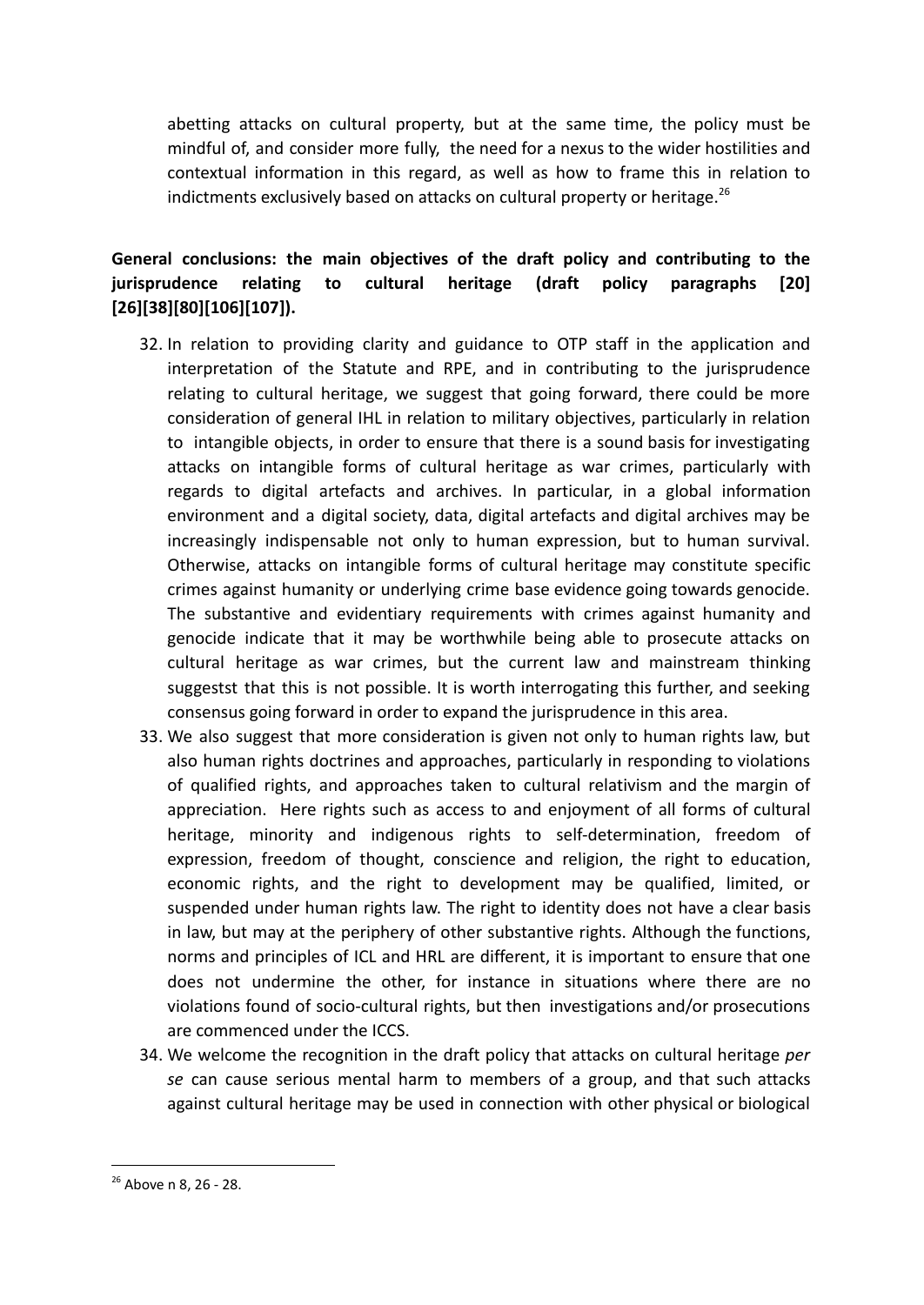acts in providing or showing the gravity of genocide charges based on Article 6(b) ICCS.

- 35. In terms of contributing to the jurisprudence of cultural heritage, we would welcome this approach, given that the notion of cultural genocide *per se* remains outside of the ICCS and Elements of Crimes, albeit within international criminal law and human rights. This policy reflects the approach taken in *Kristic* that cultural genocide was expressly rejected by the Genocide Convention given that it was 'too vague and too removed from the physical or biological destruction that motivated the Convention.<sup>'27</sup> However, this does not push the jurisprudence of ICL further as it simply reaffirms what the ICTY Trial Chamber in Krstić observed, namely 'that where there is physical or biological destruction there are often simultaneous attacks on the cultural and religious property and symbols of the targeted group as well, attacks which may legitimately be considered as evidence of an intent to physically destroy the group... the Trial Chamber will thus take into account as evidence of intent to destroy the group the deliberate destruction of mosques and houses belonging to members of the group'.<sup>28</sup>
- 36. Granted, this does provide coherence in the development of international criminal law, but more broadly speaking, it does little to push its development forward with regards to the protection of cultural heritage in so far as it relates to the destruction or repression of cultural practices which constitute existential features of a group, particularly where viewed by a perpetrator to be the most efficacious way of destroying a group. It seems at odds with the ICC draft policy which states that the OTP 'views cultural heritage as the bedrock of cultural identity and endorses the understanding that crimes committed against cultural heritage constitute, first and foremost, an attack on a particular group's identity and practices, but in addition, an attack on an essential interest of all humankind and the entire international community. Crimes against or affecting cultural heritage often touch upon the very notion of what it means to be human, sometimes eroding entire swaths of human history, ingenuity, and artistic creation.'
- 37. Here, we query how the draft policy seems to tie cultural heritage to the bedrock of cultural identity as there is no broad right to cultural identity *per se*. Whilst this seeks to align ICL with human rights law, indigeous rights and heritage law, an important question to consider is whether this general alignment is a good thing for the OTP to set out in its policy without a more detailed assessment of the implications of doing so, particularly given that regional human rights law may take divergent approaches on questions of culture/cultural identity. Human rights on this matter may be broader or more restrictive depending on which jurisprudential framework is being examined, and whether it arises from judicial or quasi-judicial bodies. At the same time, where there is divergence, some human rights mechanisms may be more specialised than others given their mandate, or the context within which they have operated. As noted above, restrictive approaches may actually detract from the

<sup>27</sup> *Prosecutor v Krstic* (Trial Chamber Judgment) (International Criminal Tribunal for the Former Yugoslavia, Trial Chamber I, Case no IT-98-33-T, 2 August 2001), 576.

<sup>28</sup> *Ibid*, 580.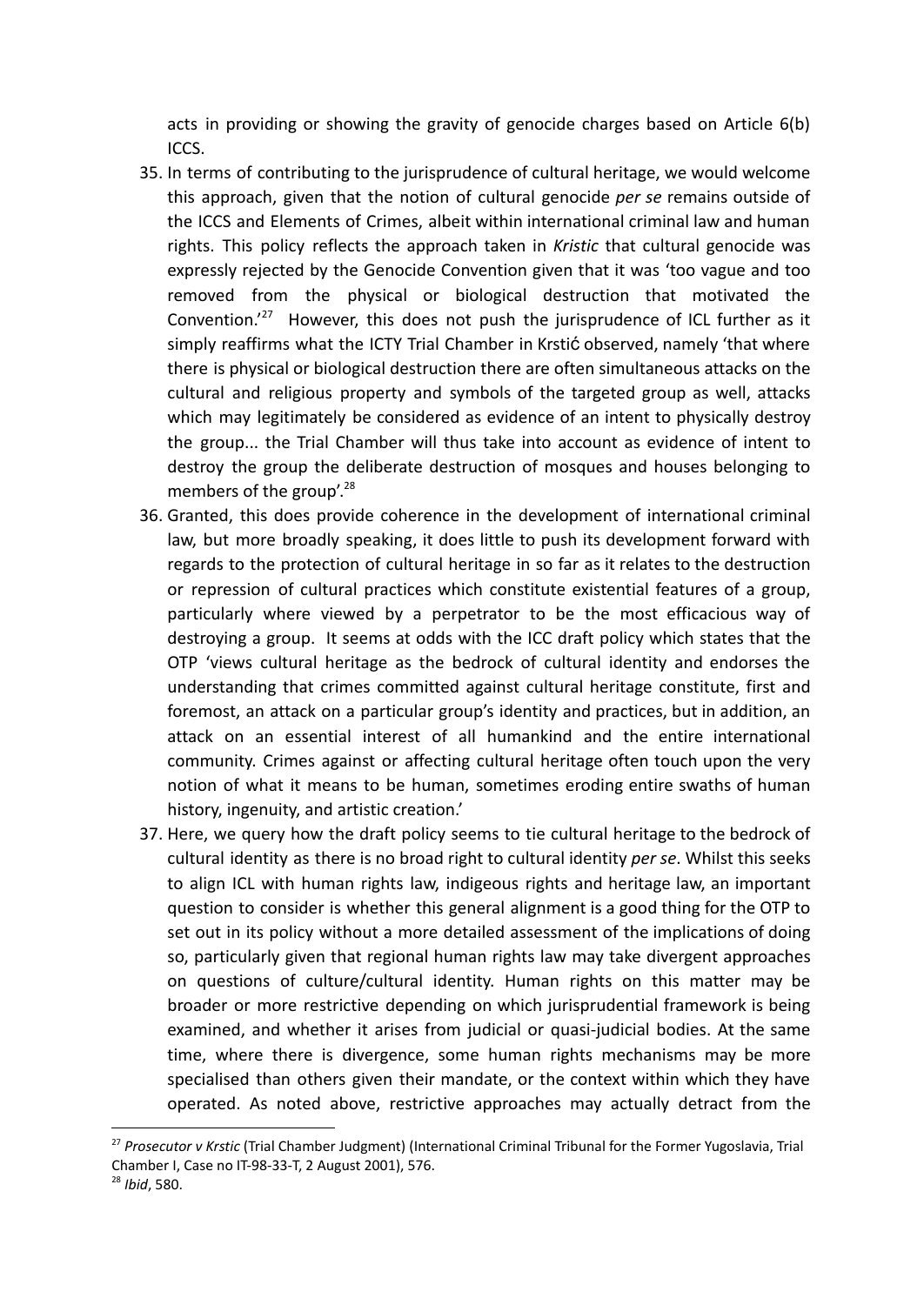protection of cultural heritage within international criminal law. Broad approaches may come into conflict with criminal law principles of legality and *in dubio pro reo.* In policy terms, the alignment is important, but in practice, this may sit uncomfortably with individual penal repression and punishment for violations of the laws and customs of war, especially for senior political and military leaders, and providing fair and expeditious trials. A major element that is missing from the draft policy concerns the liability of individuals behind private transnational corporations for attacks on cultural property/heritage. This is by far one of the most significant issues, and arguably requires more consideration in relation to investigations and prosecutions indeed this was something that was highlighted and supported by former ICC Prosecutor Luis Moreno-Ocampo, but appears to have been side-lined or forgotten in this draft policy. This is by far the most significant gap in the draft policy.

38. As such, the draft policy may be read as containing the seeds for future development of jurisprudence in this area. That said, the draft policy reveals certain tensions or schisms in that these broader comments on cultural heritage actually seem to undermine previous statements relating to the status of cultural genocide under international criminal law. The main concerns with cultural genocide during the drafting of the Genocide Convention were that it might create confusion as to what acts are prohibited and what acts are lawful by the inclusion of this lesser crime of cultural destruction in with physical destruction. The potential for such confusion was viewed as having the potential to detract from the Convention's goal of the prevention of physical extermination of protected groups, reflecting the position that life is more important than property. However, at its core, this reflects the more deep-seated philosophical and evidential questions of identifying the various ways in which a group may be destroyed, ranging from killing at one end of the spectrum, to destroying its cultural heritage at the other. The policy document does little to identify and set out the spectrum of existing views, even though cultural heritage has been broadly defined at paragraph 16 to include practices, objects and features which may be indispensable to a group's continued survival and existence.

Yours Sincerely,

#### *[Michael John-Hopkins](mailto:p0076772@brookes.ac.uk)*

Dr [Michael John-Hopkins](mailto:p0076772@brookes.ac.uk) (Senior Lecturer in Law, Oxford Brookes University).

Shea [Esterling](mailto:shea.esterling@canterbury.ac.nz)

Dr [Shea Esterling](mailto:shea.esterling@canterbury.ac.nz) (Senior Lecturer in Law, University of Canterbury, New Zealand).

### **ANNEX - DISCUSSION OF AL MAHDI AND ICC DRAFT POLICY ON CULTURAL HERITAGE: APPROACHES TO CULTURAL HERITAGE**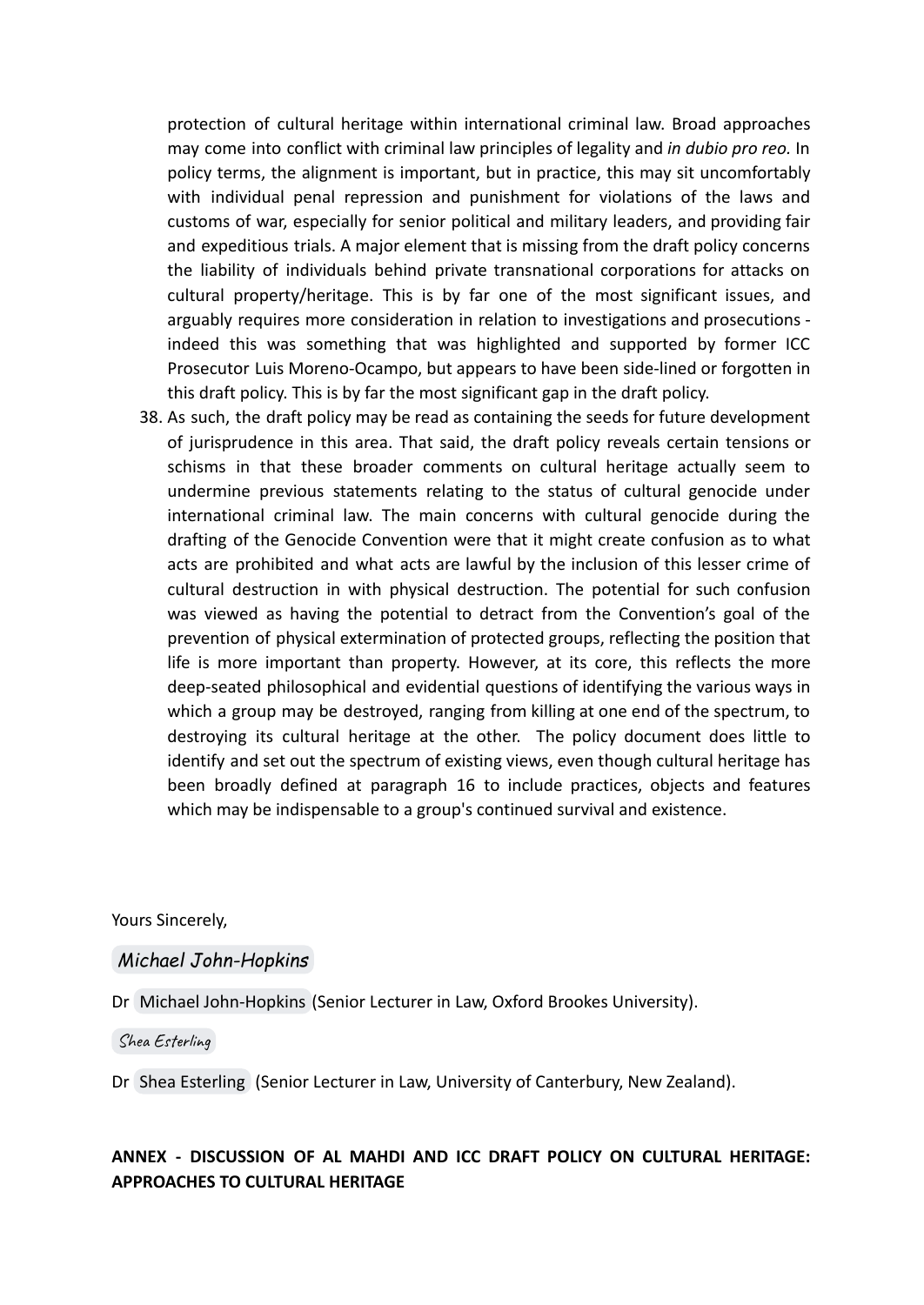The *Al Mahdi* narrative which unfolded within the ICC demonstrates that the ICC takes a dual approach to culture; simultaneously acknowledging the significance of cultural heritage to the local community while recognizing the importance of this heritage to the international community. In effect, the *Al Mahdi* narrative (both the decision to prosecute and the judgement) reflects conflicting views of culture embodied in the theories of cultural internationalism and cultural intra-nationalism.<sup>29</sup>

The significance of this conflicted narrative in *Al Mahdi* regarding culture raises concerns about the future of the approach to the protection and preservation of cultural heritage in ICL and the relationship of the latter with IHRL. 30

First, it tells us that ICL endorses the protection and preservation of cultural heritage as understood by UNESCO and its bestowal of World Heritage status. It relies on the logic of internationalism by using the UNESCO World Heritage status of almost all of the sites that were destroyed as evidence of their qualification as religious buildings and historical monuments under Article  $8(2)(e)(iv)$  of the ICC Statute.  $31$ 

However, the *Al Mahdi* narrative also demonstrates that such an understanding of heritage goes beyond endorsement, and that in this instance UNESCO World Heritage status serves as the measure for determinations of gravity for the purposes of admissibility before the ICC.

The Prosecution's approach to the charges in *Al Mahdi*, in relying on such internationalist logic, makes clear for the future that ICL understands the destruction of heritage with UNESCO World Heritage status of "outstanding universal value" as meeting the requirements of gravity necessary for admissibility.

In and of itself, we do not think that this is problematic. However, issues arise as the *Al Mahdi* narrative leaves open the question of whether heritage that does not have this status would satisfy admissibility criteria as expounded in policy terms. If interpreted not simply as endorsement of UNESCO World Heritage status but as a threshold requirement for gravity, the internationalist logic of the *Al Mahdi* narrative would have devastating consequences for the protection of heritage by ICL through limiting its scope and applicability.

In turn, we advocate against such an interpretation rooted in a rigid internationalist approach; not only on the grounds of disastrous consequences for cultural heritage but on the grounds that a broader contextual analysis reveals that such an interpretation is out of step with developments in other threads of international law, namely human rights.  $32$ 

Human rights law increasingly embraces an approach to culture rooted in cultural intra-nationalism or cultural indigenism. It is evidenced in human rights law by the development of new instruments and the interpretation of existing instruments in a fashion

 $29$  Esterling, S. John-Hopkins, M. 'Culture in Conflict and Conflicts: Exploring the Protection of Cultural Heritage through The Prosecutor v. Ahmad Al Faqi Al Mahdi' [draft paper, forthcoming], 2

<sup>30</sup> *Ibid,* 5-6

<sup>31</sup> *Ibid*, 6

*<sup>32</sup>Ibid*, 6-7.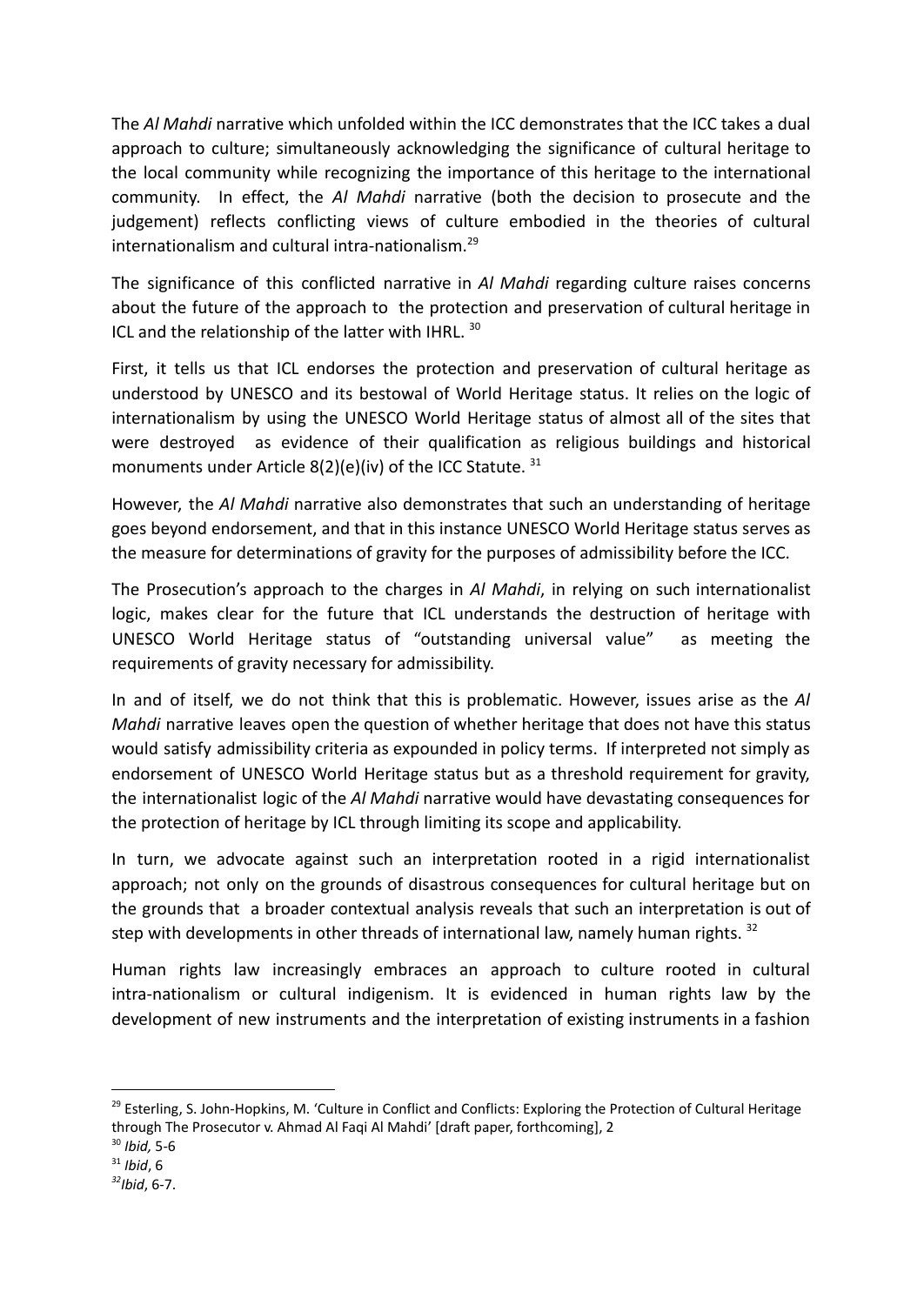that increasingly privileges a concept of culture developed by social anthropologists who view culture not simply as a means of interpreting the world but as a tool for survival.<sup>33</sup>

Preamble aside, we suggest that the text of the ICC statute does not wed ICL to cultural internationalism. In particular, there is nothing in the text of Article  $8(2)(e)(iv)$  which specifically relates to cultural heritage that suggests an internationalist approach. Again, in defining these objects, it protects against: "[i]ntentionally directing attacks against buildings dedicated to religion, education, art, science or charitable purposes, [and] historic monuments … provided they are not military objectives'' nothing in the text indicates an internationalist bent through a threshold level of significance of or importance to all of humanity. Further, a purposive analysis supports this interpretation. The drafters of the ICC rejected an earlier version of this article which required "clearly recognized historic monuments, works of art or places of worship which constitute the cultural or spiritual heritage of peoples and to which special protection has been given by special arrangement, for example, within the framework of a competent international organization." Unlike the final text, this draft version focuses on the significance of the heritage by requiring it to be recognized as such by the international community. In rejecting this draft, the ICC clearly signals that it rejects a strict understanding of heritage rooted internationalism leaving open space for an intra-nationalist approach.<sup>34</sup>

Further, the thrust of the *Al Mahdi* narrative provides scope for such an intra-nationalist approach to cultural heritage. The conflicting approach to culture in the *Al Mahdi* narrative is symptomatic of a recalibration of ICL from an internationalist to intra-nationalist understanding of heritage. Indeed, ICL has experienced such a recalibration before. Vrdoljak details how with the rise of IHRL from the mid-twentieth century ICL and IHL have experienced a recalibration of the underlying rationale for the protection of cultural heritage; from one of exceptionalism requiring protection as a result of its "perceived significance to humanity through its advancement of the arts and sciences, and knowledge" to one based not on such exclusivity but rather on its importance to all humanity by ensuring the contribution of all peoples to humankind. In turn, a textual analysis demonstrates that now the thrust of the conflicting *Al Mahdi* narrative reflects this fragmentation in ICL as it undergoes another recalibration from that of internationalism to intra-nationalism again mirroring changes in IHRL. Al Mahdi's own words when making his admission of guilt reflects this shift. He begins by noting that "I regret what I have caused to my family, my community in Timbuktu, what I have caused my home nation, Mali." He continues specifically directing his plea for forgiveness to those who were most directly affected noting: "[m]y regret is directly -- or, is directed particularly to the generations, the ancestors of the holders of the mausoleums that I have destroyed. I would like to seek their pardon…" Importantly, the Trial Chamber accepts Al Mahdi's expression of remorse and uses this apology as a mitigating circumstance in determining his sentence.

<sup>33</sup> *Ibid*, 8-9.

<sup>34</sup> *Ibid*, 9.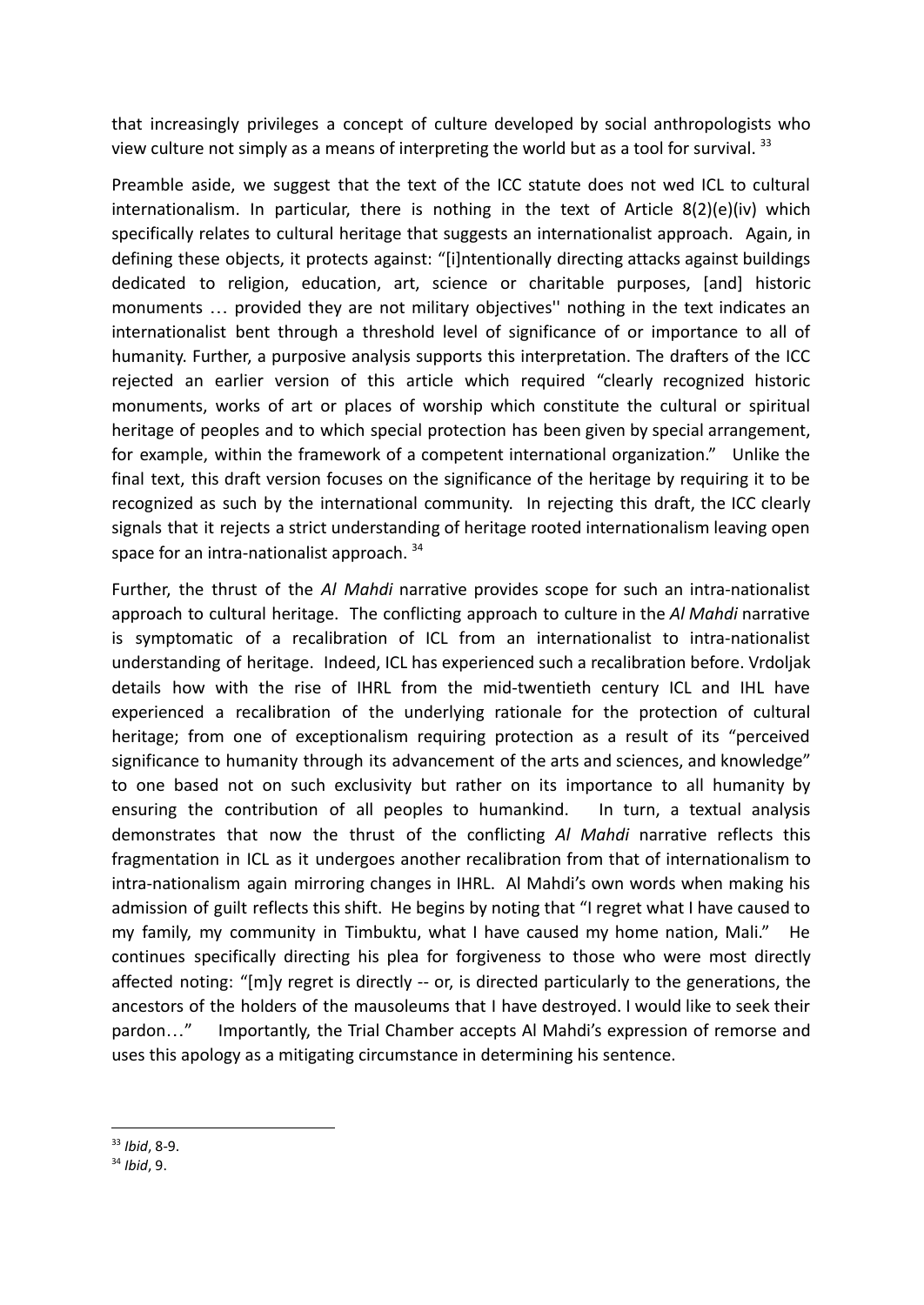Beyond Al Mahdi's statement, the thrust of the gravity portion of the judgment reads as an incorporation of an intra-nationalist logic. As noted, strictly speaking the judgement in *Al Mahdi* relies on internationalist logic using the UNESCO World Heritage status of almost all of the sites that were destroyed as evidence of their qualification as religious buildings and historical monuments under Article 8(2)(e)(iv) of the ICC Statute. Moreover, as noted the weight of the gravity portion of the judgment relies on intra-nationalist logic. In addition, at its core its focus is on the importance of the heritage to the local community demonstrating the active use and attachment to the mausoleums by the whole of the local community. Aside from its prominence, the incorporation of this intra-nationalist in logic at the gravity section affords it a position of particular importance. Pleading guilty, without a full trial the ICC did not have much scope for elaboration on the nature of the offence. However, the ICC created this opportunity by proceeding to discuss the merits of the case for the purposes of the gravity of the offence in relation to sentencing as opposed to the defendant's culpability. In turn, we are left with not only a rich historic record regarding the destruction of the cultural heritage in Timbuktu but a record of the views of the ICC as regards it understanding of culture within the context of the protection of cultural heritage which suggests that an intra-nationalist approach to heritage is vital tool in sentencing. As the Trial Chamber notes, "the fact that the targeted buildings were not only religious buildings but had also a symbolic and emotional value for the inhabitants of Timbuktu is relevant in assessing the gravity of the crime committed." 35

It is for the same reasons that we welcome the use of the term 'cultural heritage' by the ICC in its draft policy as it brings it in line with developments elsewhere in law. Issues of terminology have long plagued international cultural heritage law. There exists a difficulty of interpretation of the core concepts of "cultural heritage" (or "cultural property") and "cultural heritage of mankind" and no generally agreed definition of the content of these terms appears to exist. The increasing global importance of cultural heritage instruments and the ever-expanding scope of the term and the areas in which it is used require a workable definition of the nature of the cultural heritage. Each such expansion introduces much more complex issues concerning the nature of cultural heritage and the construction of cultural identity than were apparent in earlier developments in this field. The danger therefore exists of creating future international instruments, which extend the range of the term without having settled on a clear understanding of its meaning as employed in existing texts.<sup>36</sup>

This suggested change in terminology from 'cultural property' to 'cultural heritage' reflects the wider preference in modern international cultural heritage law, human rights and indigenous rights regarding terminology. The term "cultural property" has fallen out of favor as it carries with it an "ideological load", which creates the potential for misunderstandings. This load is that property has commercial connotations, which include "control by the owner expressed by his ability to alienate, to exploit and to exclude others from the object." This contributes to commodification or thinking solely in terms of economic value, which is

<sup>35</sup> *Ibid,* 9-10

<sup>36</sup> Esterling, S. *Indigenous Cultural Property and International Law: Chasing Culture* (Routledge: 2021), Chapter  $\mathcal{L}$